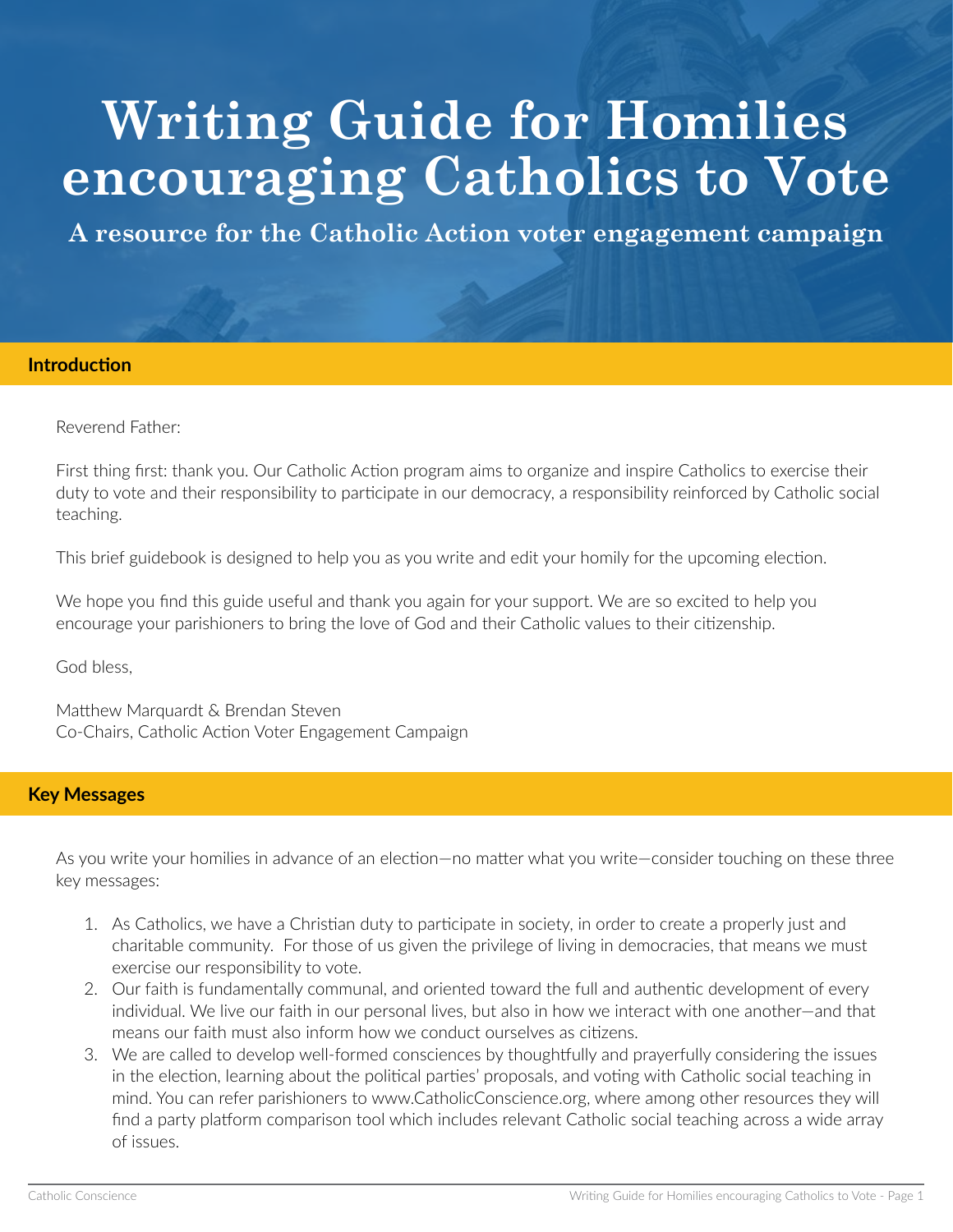As you put together your homilies, we wanted to provide you with material you can reference or use to inspire your writing.

### **GAUDIUM ET SPES 기**

**This Council exhorts Christians, as citizens of two cities, to strive to discharge their earthly duties conscientiously and in response to the Gospel spirit.** They are mistaken who, knowing that we have here no abiding city but seek one which is to come, think that they may therefore shirk their earthly responsibilities. For they are forgetting that by **the faith itself they are more obliged than ever to measure up to these duties…** Nor are they any less wide of the mark who think that religion consists in acts of worship alone and in the discharge of certain moral obligations, and who imagine they can plunge themselves into earthly affairs in such a way as to imply that these are altogether divorced from the religious life. This split between the faith which many profess and their daily lives deserves to be counted among the more serious errors of our age. Long since, the Prophets of the Old Testament fought vehemently against this scandal and even more so did Jesus Christ Himself in the New Testament threaten it with grave punishments. Therefore, let there be no false opposition between professional and social activities on the one part, and religious life on the other. Christians who neglect their temporal duties, jeopardizes their eternal salvation.

\*\*\*

*All citizens, therefore, should be mindful of the right and also the duty to use their free vote to further the common good.*

### **POPE FRANCIS ノ目**

"A good Catholic doesn't meddle in politics."

"That's not true. That is not a good path," he said, according to Vatican Radio. *"A good Catholic meddles in politics, offering the best of himself, so that those who govern can govern."*

"None of us can say, 'I have nothing to do with this, they govern,'" Pope Francis told those present for the Mass. Rather, citizens are responsible for participating in politics according to their ability, and in this way are responsible for their leadership.

*"Politics, according to the Social Doctrine of the Church, is one of the highest forms of charity, because it serves the common good," he explained. "I cannot wash my hands, eh? We all have to give something!" He noted that it is sometimes common for people to speak only critically of their leaders, to complain about "things that don't go well."*

Instead of simply complaining, we should offer ourselves – our ideas, suggestions, and most of all our prayers, the Holy Father said.

\*\*\*

"You can't govern without loving the people and without humility!"